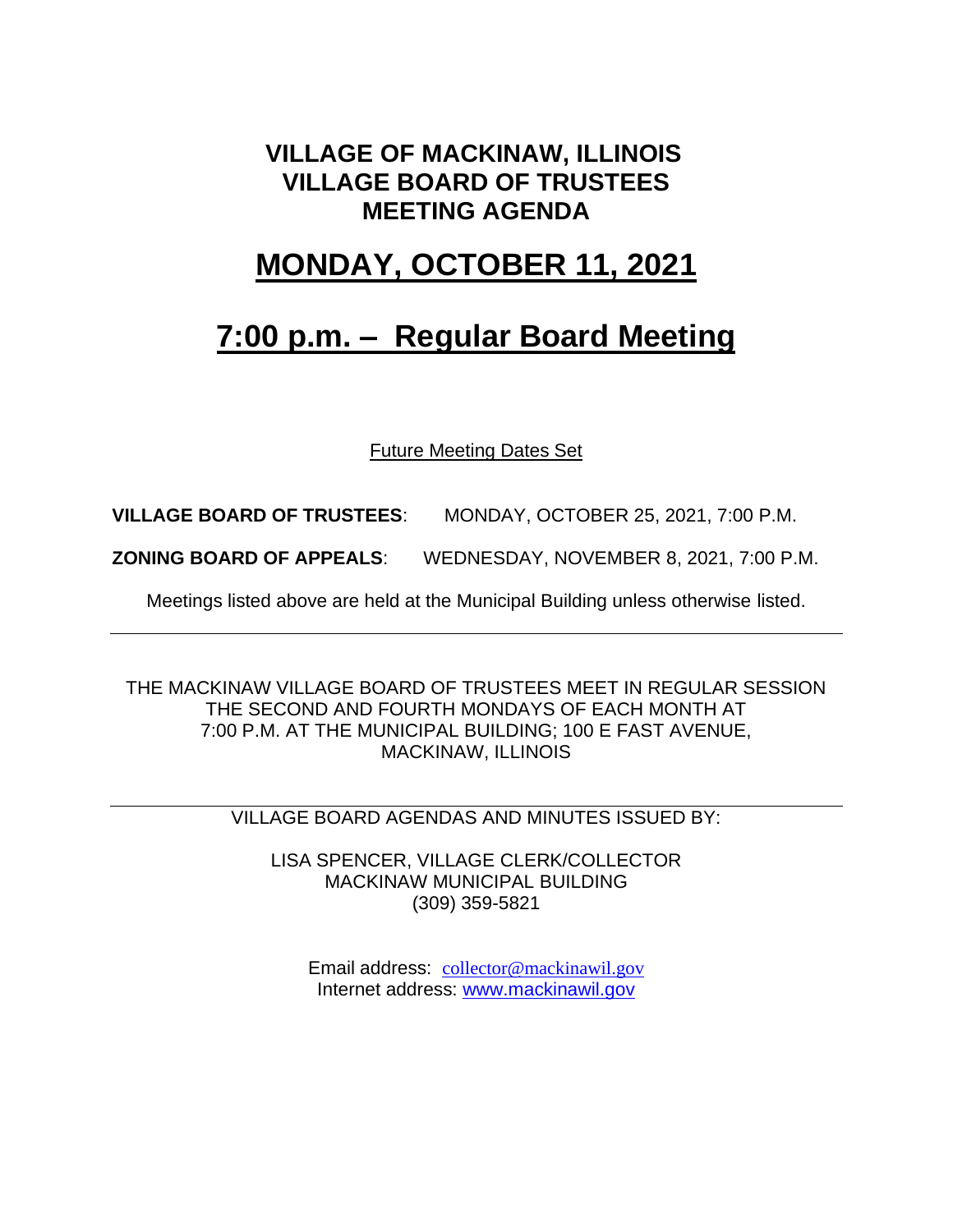**VILLAGE OF MACKINAW, ILLINOIS VILLAGE BOARD OF TRUSTEES MEETING AGENDA (Meeting will be held at Village Hall) 100 E Fast Ave Mackinaw IL 61755**

# **MONDAY – OCTOBER 11, 2021 7:00 P.M.**

- **I. CALL TO ORDER BY MAYOR JOSH SCHMIDGALL**
	- **I. PLEDGE OF ALLEGIANCE**
	- **II. ROLL CALL**
	- **III. CONSENT AGENDA ITEMS** 
		- **1. Approval of September 27, 2021 regular meeting minutes**
		- **2. Approval of EMA department report**
		- **3. Approval of Public Works department reports**
		- **4. Approval of Police department report**
		- **5. Approval of recurring disbursements**
		- **6. Approval of finance packet**
	- **IV. PUBLIC COMMENT**
	- **V. DEPARTMENT REPORTS** 
		- **1. Police department report**
			- **1.Hire full time police officer**
		- **2. Public Works Manager's report**
			- **1. Watermain repair on S. White St.**
		- **3. Treasurer's report** 
			- **1. Non-Recurring Bills**